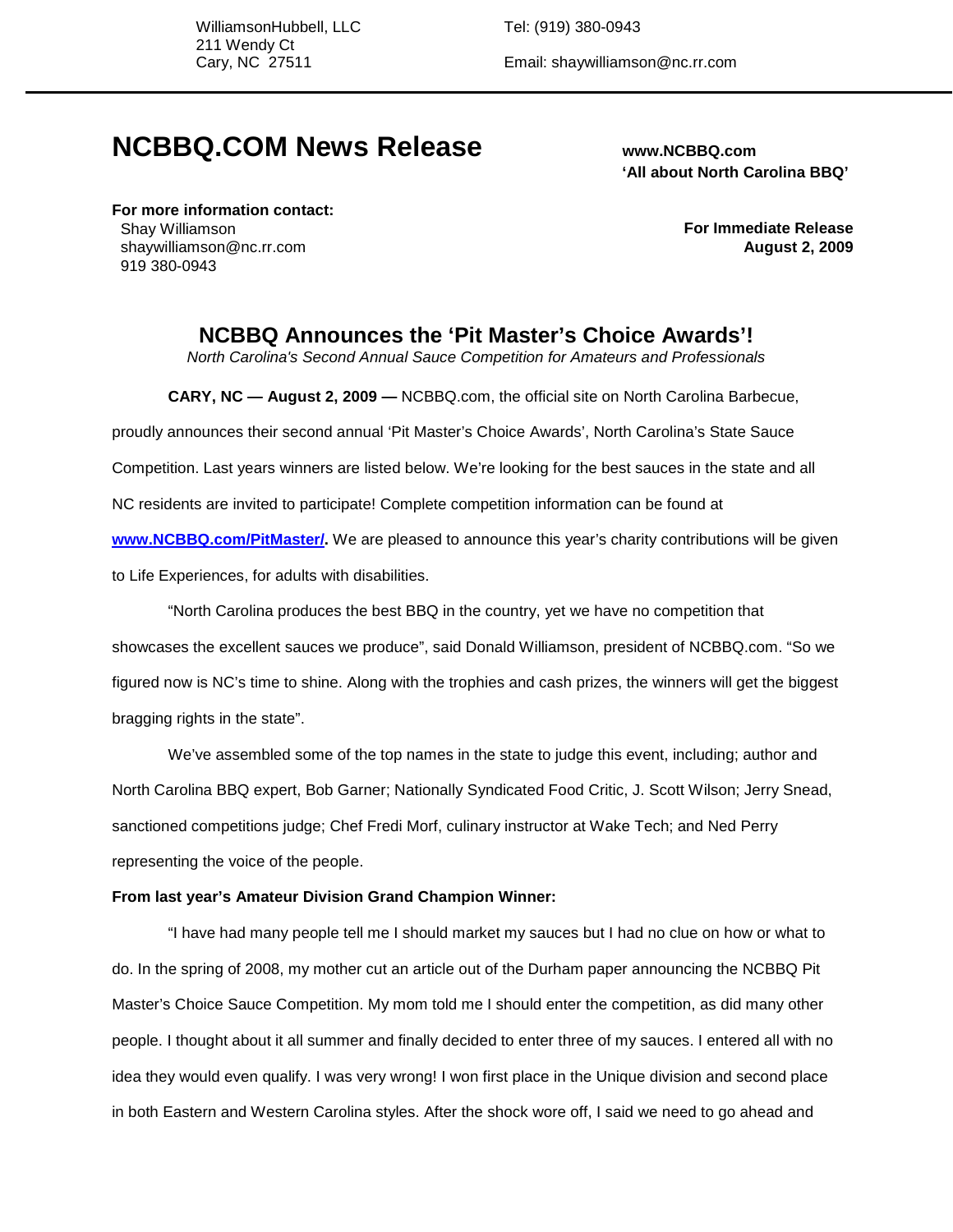bottle and market my sauces," said **James Beasley Sr. of Creedmoor, NC, Overall State Grand Champion Amateur Division Winner of the 2008 competition**. "To those of you that have a good sauce and don't think you have a chance of getting it on the market, do not give up. I entered my top winner without even a name. My wife and I have been working with Bobbees Bottling, the company we chose to bottle our sauces, and NCBBQ. Shay and her husband Don (from NCBBQ) have been a great help. Shay has answered so many questions for my wife that has helped us a great deal. We would not be this far if not for them. Thanks for all of the people who have helped us. I also want to thank my mom whom has always inspired me and pushed me to be my best. She believed in me and my sauce. When our sauce is on the market we hope that everyone will try it and form there own opinion. Hopefully you will be pleasantly surprised."

Who can enter the competition? Any NC resident! Backyard cooks, kitchen cooks, pig cook-off competitors, commercial sauce vendors, restaurants, moms, dads, sons, daughters, grandmas, grandpas, and any one else who'd like to put their sauce or rub up to the match. If they create a sauce, they can submit it now!

The judging will be held at Ray Price Harley-Davidson in Raleigh, NC on November 7th, 2009 in conjunction with their Annual BBQ Cookoff and Blood Drive. All entries must be received by October 24<sup>th</sup>. Complete entry information and additional competition information can be found on the official event web site - **www.ncbbq.com/PitMaster/**.

# **2008 Pit Master's Choice Award Winners**

We congratulate last year's winners:

#### **Overall State Grand Champion - Amateur Division**

--------------------------------------------------------------------------------

James Beasley, Sr.

#### **Amateur Division Winners**

--------------------------------------------------------------------------------

**Eastern Division**  1st Place Tobacco Rd. Pig Pickin Sauce 2nd Place James Beasley, Sr.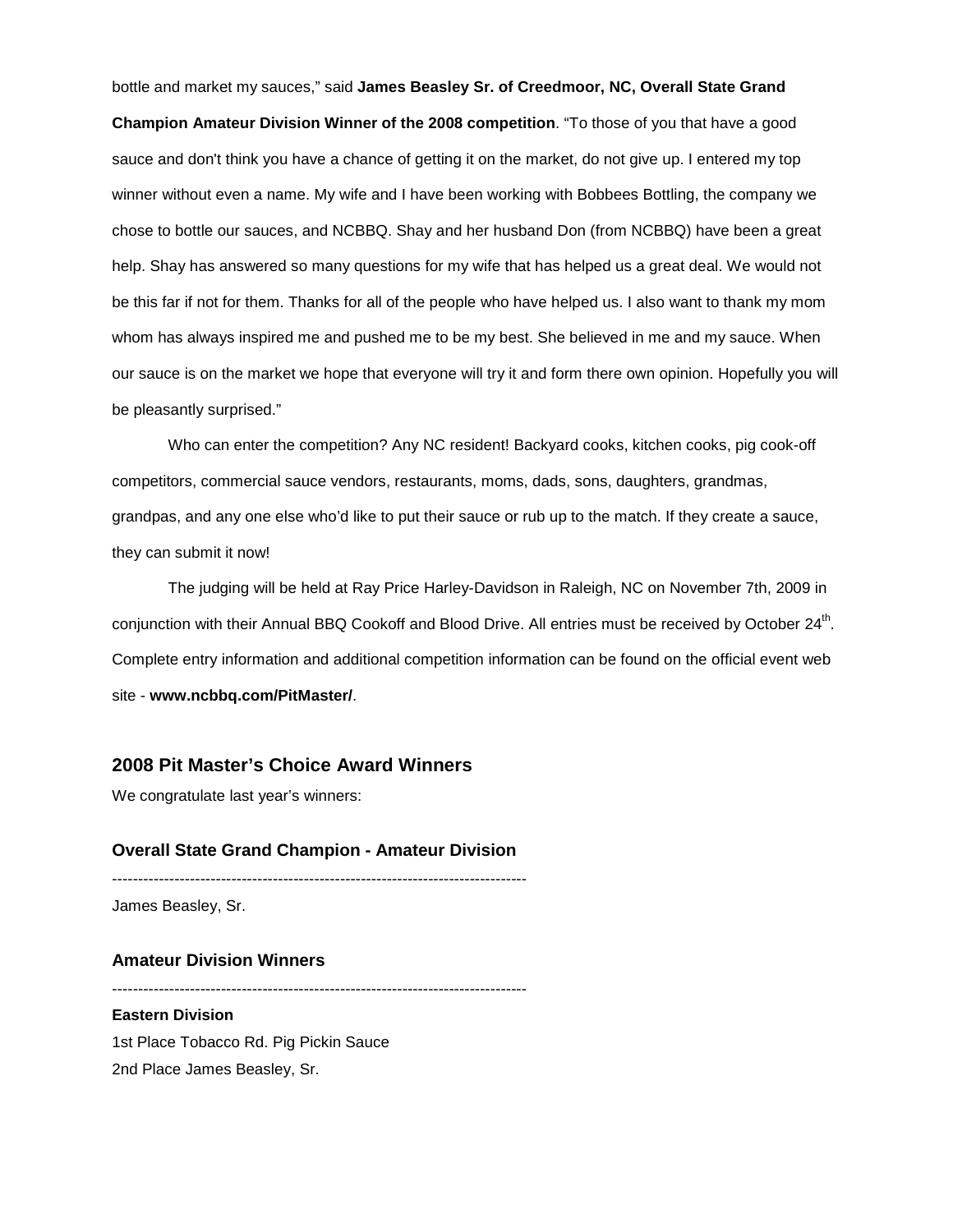#### **Western Division**

1st Place Ellis' Master Mix by Ellis Lewis 2nd Place James Beasley, Sr. 3rd Place The Juice - David Joyce

#### **Unique - Non-Traditional Division**

1st Place James W. Beasley, Sr. 2nd Place Diesel Dan's BBQ - 40 Ball Tomcat Sauce by Dan Leonard 3rd Place Bick's Best BBQ Sauce - Magic for Pork & Ribs by J. Bickman Thompson

#### **Dry Rub Division**

1st Place AB Rib Rub by Mike Wilkins 2nd Place Spice is Nice - David Joyce

## **Professional Division Winners**

--------------------------------------------------------------------------------

### **Eastern Division**

1st Place Grendeddy Daves Hawgwash by Jeff Merritt 2nd Place Mama Lou's by Gina Marasco 3rd Place Moore's Olde Time BBQ Sauce by Tommy Moore

#### **Western Division**

1st Place Grendeddy Daves BBQ Sauce - Mild by Jeff Merritt 2nd Place Big Show Foods Original John Boy & Billy's MILD 3rd Place Joe Seay Sauce by Joe Seay

#### **Unique - Non-Traditional Division**

1st Place Big Show Foods Grillin' John Boy & Billy's 2nd Place Big Show Foods Grillin' HOT John Boy & Billy's 3rd Place Mama Lou's by Gina Marasco 4th Place Grendeddy Daves BBQ Sauce - HOT by Jeff Merritt 5th Place Moore's Olde Time BBQ Rib Sauce by Tommy Moore

#### **Dry Rub Division**

1st Place Grendeddy Daves Hawgwash Seasoning by Jeff Merritt